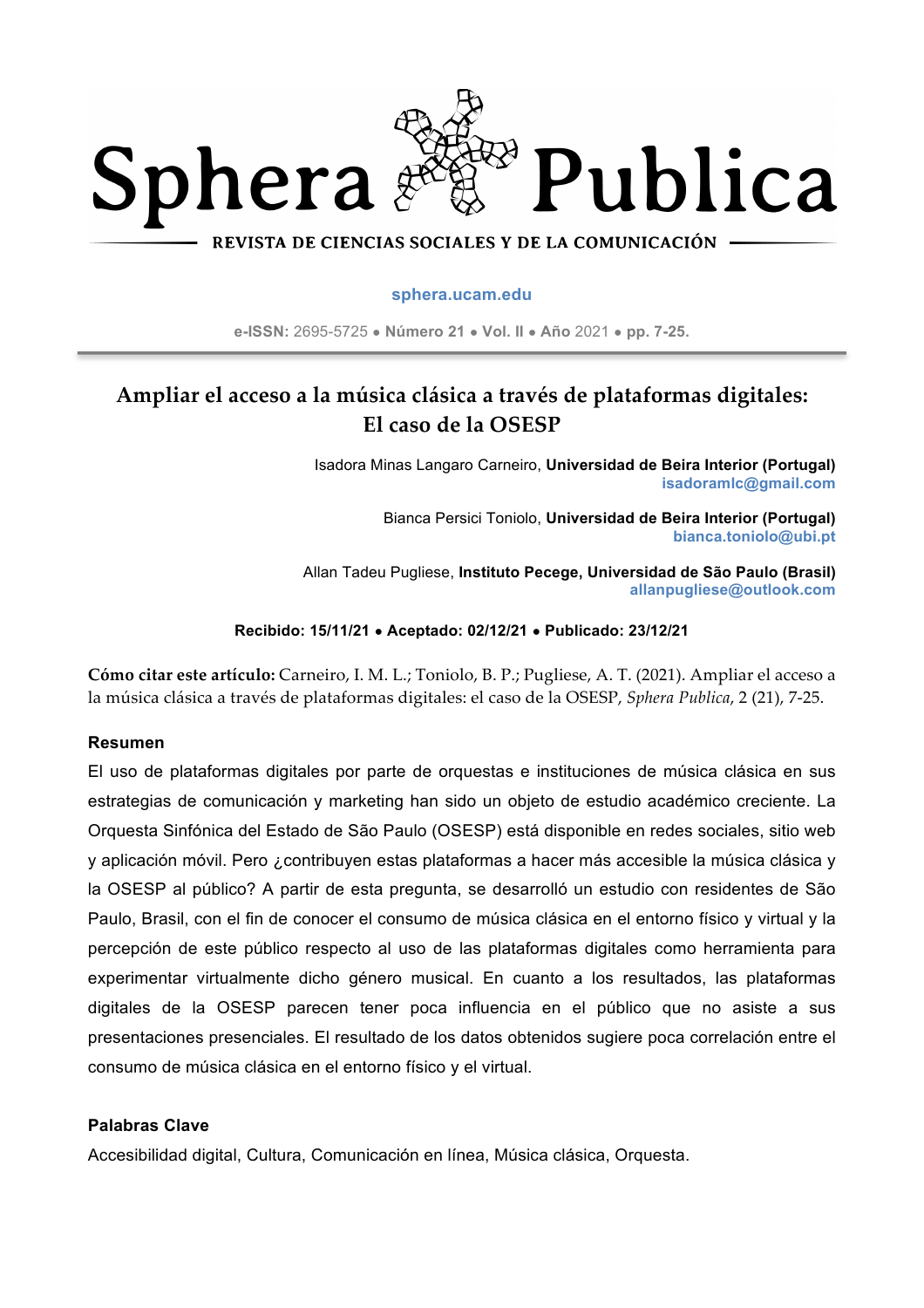# **Expanding access to classical music through digital platforms: The OSESP case**

Isadora Minas Langaro Carneiro, **University of Beira Interior (Portugal) isadoramlc@gmail.com**

> Bianca Persici Toniolo, **University of Beira Interior (Portugal) bianca.toniolo@ubi.pt**

Allan Tadeu Pugliese, **Pecege Institut, University of São Paulo (Brazil) allanpugliese@outlook.com**

**Recibido: 15/11/21** ● **Aceptado: 02/12/21** ● **Publicado: 23/12/21**

**How to reference this paper:** Carneiro, I. M. L.; Toniolo, B. P.; Pugliese, A. T. (2021). Expanding access to classical music through digital platforms: the OSESP case, *Sphera Publica*, 2(21), 7-25.

# **Abstract**

The use of digital platforms by orchestras and classical music institutions in their communication and marketing strategies has been a growing object of academic study. The São Paulo State Symphony Orchestra (OSESP) is present on social networks, website, and mobile application. But do these platforms contribute to making classical music and OSESP more accessible to the public? Based on this question, a qualitative study was applied to residents of São Paulo, Brazil, to understand the consumption of classical music in the physical and virtual environments and the perception of this public regarding the use of digital platforms as a tool to virtually experience such musical genre. Regarding the results, it is valid to say that the digital communication of orchestras, in general, contributes slightly to the virtual consumption of classical music both by frequenters and by people who do not have this habit. However, OSESP's digital platforms seem to have little influence on audiences who do not attend its in-person presentations, which opens the opportunity for the institution to create a more effective digital strategy. The outcome of the obtained data, in general, suggests little correlation between the consumption of classical music in the physical and virtual environments.

## **Keywords**

*Digital accessibility, Culture, Online communication, Classical music, Orchestra.*

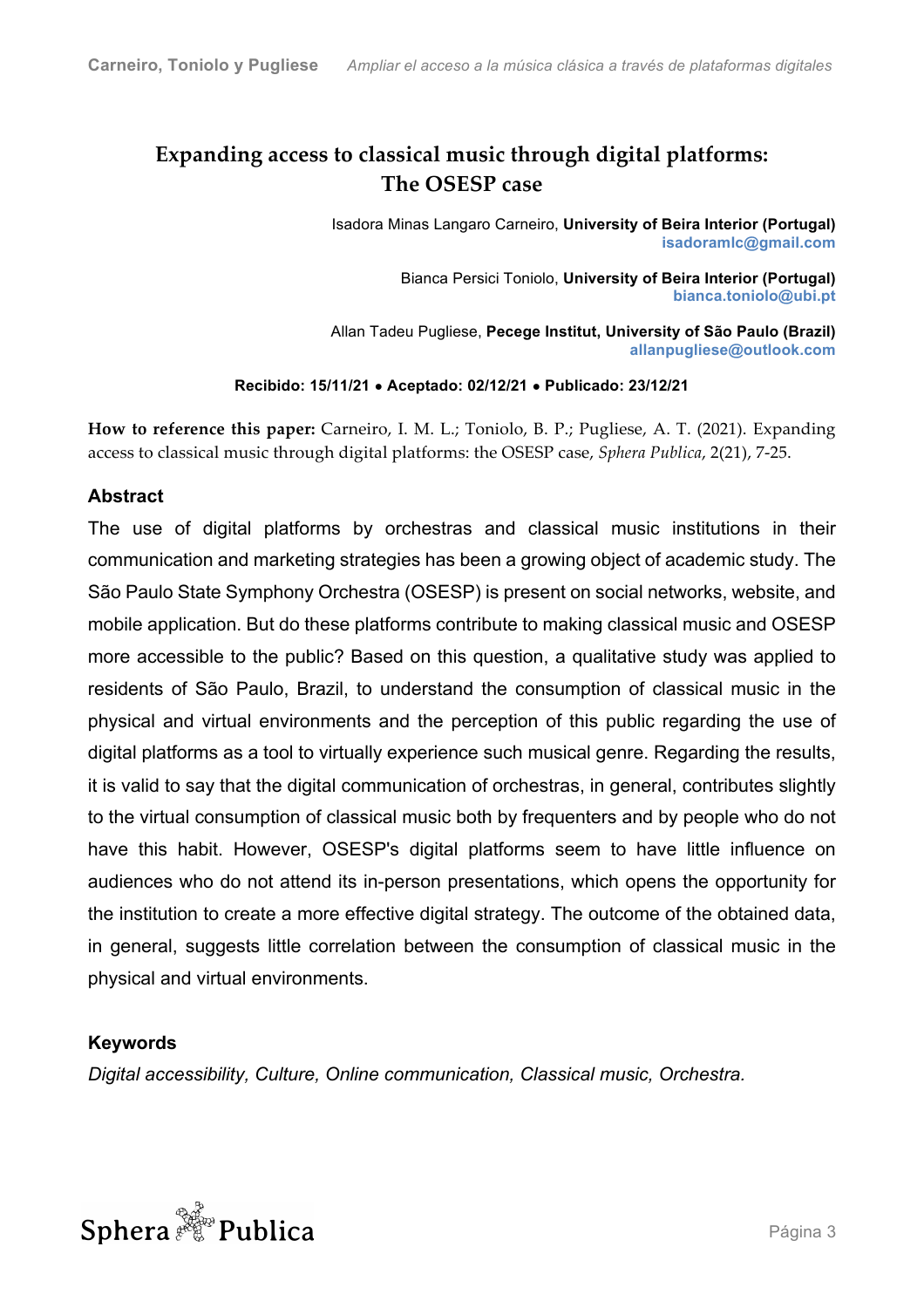# **1. Introduction**

According to the report Digital 2020: Global Digital Overview<sup>1</sup>, published in a partnership between We Are Social and Hootsuite and considered one of the most relevant annual studies on internet consumption in the world, there are already over 150 million connected users in Brazil. Digital communication platforms such as websites, social networks and applications for mobile devices are important means of dissemination and massification of information, and, according to Kotler et al. (2017), although not new, these technologies and their convergence have impacted marketing practices worldwide. Attentive to this trend, companies and institutions from all sectors have migrated their communication efforts to these environments<sup>2</sup>.

In the cultural area it is no different. Among the various art forms, music, in particular, benefits from the new possibilities offered by connectivity to reach its audiences, such as the transmission of live concerts - the already notorious *lives*<sup>3</sup> - and the sharing of complete discographies via *streaming*. Classical music - or concert or classical music, as it is known - has also concentrated efforts to take advantage of this movement. As Ferreira (2016) states, it is possible to observe a new phenomenon in common among several orchestras around the world: the transmission of concerts and entire seasons over the internet. Initiatives such as medici.tv<sup>4</sup>, a French digital platform that, since 2008, gathers presentations and contents related to concerts and operas from the most varied countries, seek to bring this genre closer to the general public. In the area of communication, several classical music institutions already have professionals responsible exclusively for the management and creation of content for social networks (Jorge e Ribeiro, 2020). However, classical music still seems to walk at a slow pace when compared to more popular genres, such as pop and rock.

It is necessary to highlight that classical music has always had a specificity in front of other styles: that of being considered an elitist art form, away from the masses and many times antiquated, result of a process of canonization of the genre and its performance space - the concert hall -, which began more than two centuries ago and, currently, expands to virtual environments (Ferreira, 2016). However, with the democratization of the internet, orchestras and concert halls have the opportunity and

 



<sup>1</sup> See https://datareportal.com/reports/digital-2020-brazil

<sup>2</sup> See https://bit.ly/335iiqD

<sup>3</sup> See https://exame.com/revista-exame/o-mundo-e-uma-live/

<sup>4</sup> See https://www.medici.tv/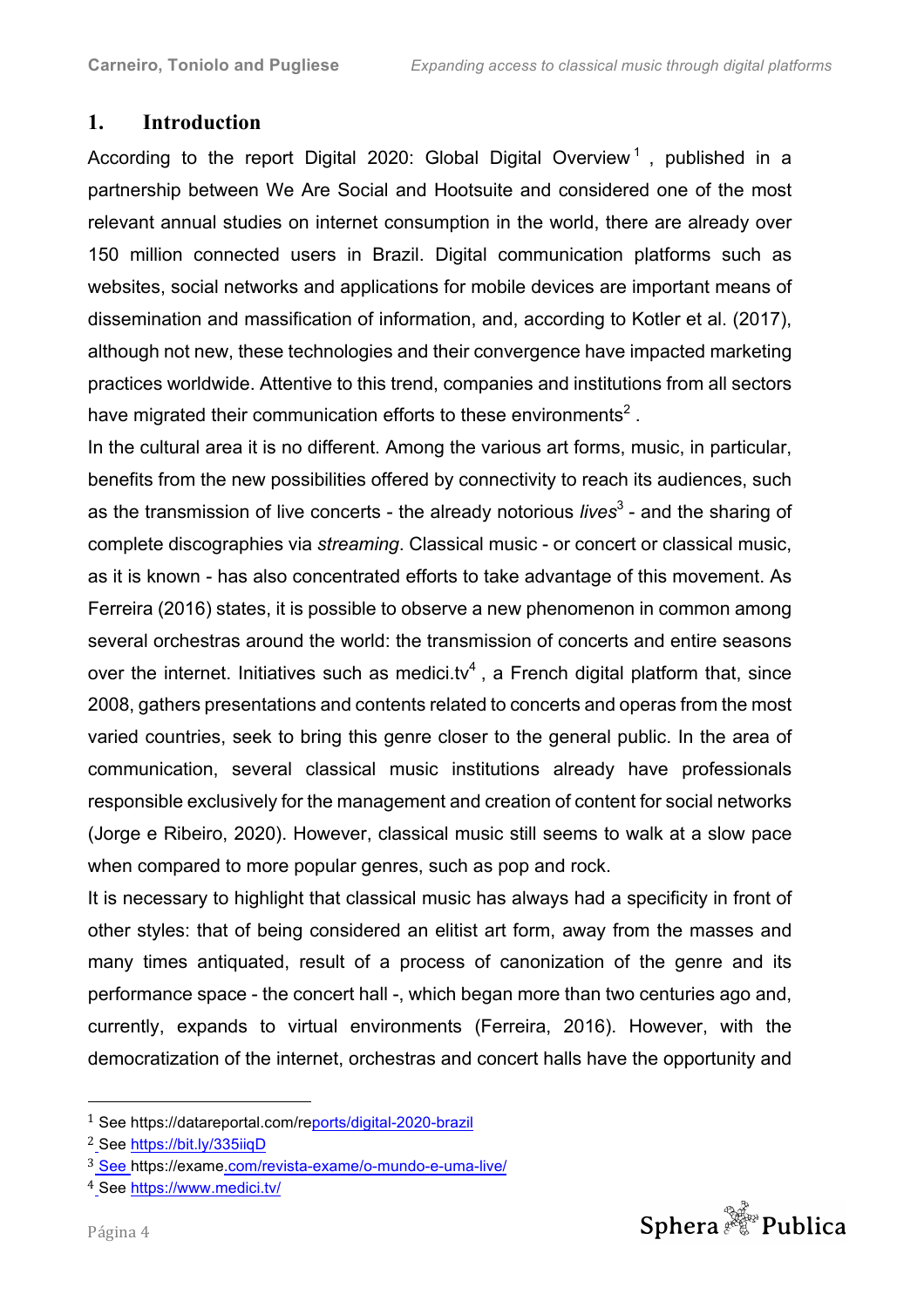the challenge of making use of these communication devices to conquer new audiences and strengthen their ties with their already usual public, because, although culture has been used throughout history as a tool of distinction and discrimination, it currently represents an element of dialogue that reflects the plurality of our times (Bauman, 2012).

In recent years, it has been possible to notice a growing academic and scientific interest in the online consumption of music, including the way orchestras and concert halls use digital platforms to disseminate their production. In dissertations and articles (Ferreira, 2016; Jorge & Ribeiro, 2020), researchers have sought to study the digitalization of production and communication of some of the most relevant classical music institutions in the world, both from the scope of marketing and press office.

Reinforcing this interest, the present study, of exploratory nature, seeks to understand and analyse the perception of residents of the state of São Paulo aged between 20 and 49 on the effectiveness of using digital communication platforms to facilitate the general public's access to classical music, notably to concerts of the São Paulo State Symphony Orchestra (OSESP).

OSESP was officially founded in 1954 (Orquestra Sinfônica do Estado de São Paulo, 2020) as the State Symphony Orchestra and, in 1997, began a phase of reformulation that would last two decades. Among the projects developed in this period are the opening of competitions in Brazil and abroad, the improvement of the working conditions of the musicians, the inauguration of Sala São Paulo - the cultural centre which is the OSESP residence -, the formation of the Symphonic, Chamber, Youth and Children's choirs and the creation of the Centre of Musical Documentation, the Academy of Music, the OSESP Publishing House and the Digital Seal (Sala São Paulo, 2020). In 2005 the OSESP Foundation was created, with the former president of Brazil Fernando Henrique Cardoso at the head of its Board of Directors (Orquestra Sinfônica do Estado de São Paulo, 2020). OSESP has already toured several countries in America, Europe and Asia and, in 2012, was pointed out by press vehicles, such as the English newspaper The Guardian and BBC Radio 3, as one of the top orchestras on the world circuit. In early 2020, the Swiss conductor Thierry Fischer became Titular Conductor and Music Director of the São Paulo State Symphony Orchestra (Sala São Paulo, 2020).

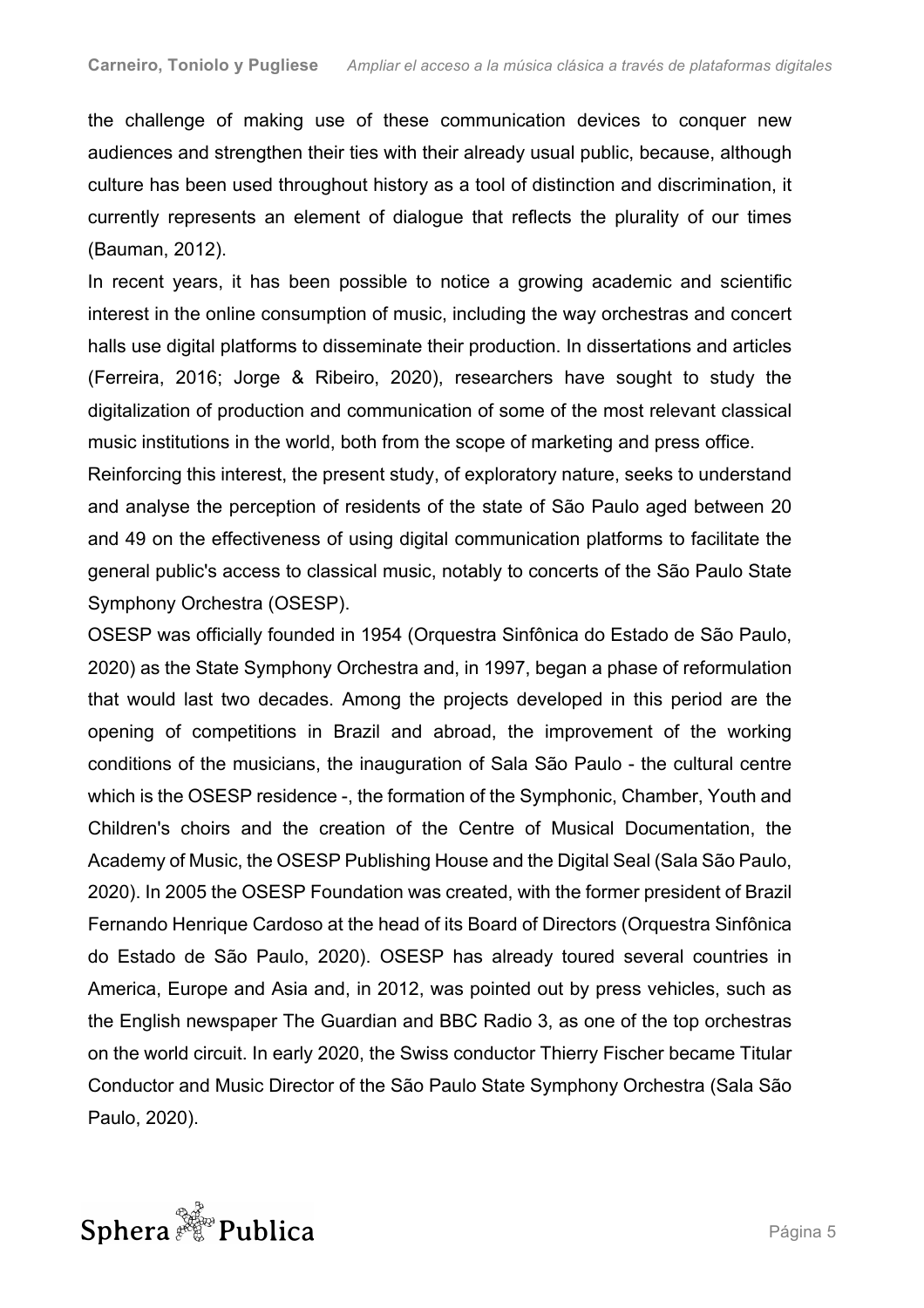The main research question (PP) that this paper seeks to answer is do *digital communication platforms, such as websites, social media and apps, contribute to making classical music more accessible?* 

The general objective (OG) of the study is to identify the perception of Paulistas aged 20-49 on the topic (expansion of access to classical music through digital platforms). The specific objectives that further the general objective (Cervo et al., 2007) are:

OE1) verify if communication via digital platforms brings classical music to an audience that does not consume it in physical environments, such as performances and concert halls;

OE2) verify if communication via digital platforms makes classical music even more accessible to audiences that already consume it in physical environments; and OE3) verify if OSESP's communication work on digital platforms can reach an audience that does not accompany the orchestra in physical environments. As hypotheses, it is believed that:

H1) digital platforms contribute to making classical music more accessible;

H2) the surveyed population has the perception that digital platforms contribute to making classical music more accessible;

H3) communication via digital platforms does not have the ability to bring classical music to people who do not consume it in physical environments;

H4) communication via digital platforms reinforces the consumption of the public that already attends this type of event; and

H5) OSESP's communication in digital platforms does not reach an audience that does not accompany it in presentations and concerts in physical environments.

# **2. Material and Methods**

Data collection made use of an online questionnaire, electronic means of research used with great frequency (Gil, 2002), focused on residents of the state of São Paulo aged between 20 and 49 years old, to understand the consumption of classical music in physical and virtual environments and especially the perception of this audience regarding the use of digital communication platforms as a tool to access classical music. The option for residents of the state was due to the greater possibility of access of this population to in-person presentations of OSESP, thus making the crossing with data from online audience more fair. The choice of the age range (between 20 and 49 years old) observed the segmentation by

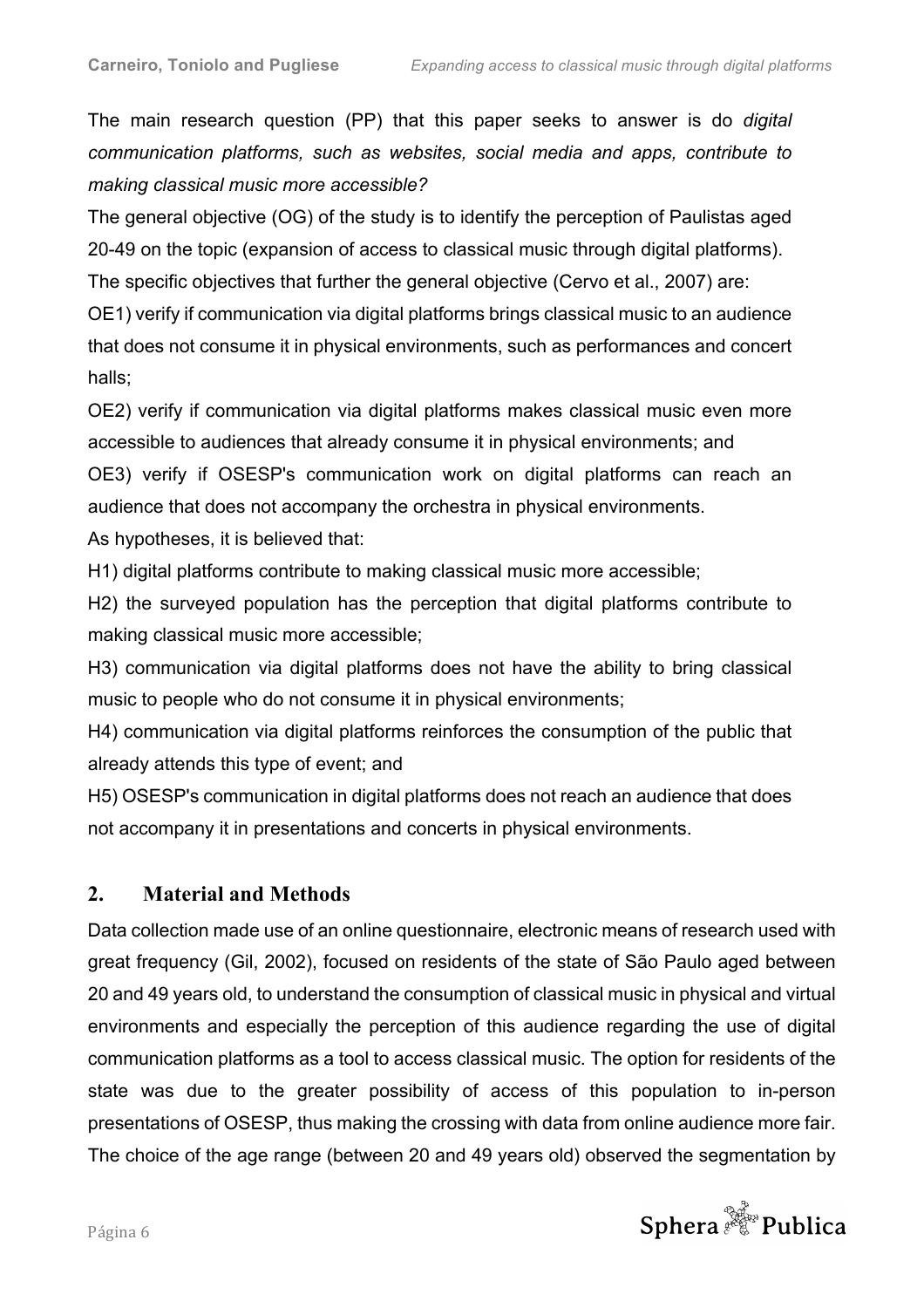age groups of the Resident Population of the State of São Paulo according to the IBGE's 2010 Demographic Census<sup>5</sup> and covered the largest population group among the three clippings (0 to 19 years old, 20 to 49 years old and 50 to 80 years old or older). Data were collected between 2 and 26 September 2020. The online survey<sup>6</sup> was disseminated through snowball strategy via Facebook Messenger, Instagram Direct and WhatsApp. The universe (or total population) was  $N = 19,901,842$ . The study sample was  $n = 195$ .

The form was divided into four segments: the first seeking to raise demographic data, the second, quite brief, on the consumption of cultural events, the third, longer, on the consumption of classical music, and the fourth still on classical music consumption, but with questions specifically about OSESP. It was decided to use a questionnaire consisting mainly of closed answers, in order to simplify and facilitate the participation of respondents and obtain unique and more precise answers regarding the phenomenon under study. In order to carry out the study of the data, we resorted to descriptive statistics of the answers obtained, in addition to cross-referencing the main variables. The single open question allowed a *corpora of* texts to be created based on the set of respondents' answers to the question. For the textual exploration of the answers, NVivo software was used. The words with higher frequency in the text were graphically represented by means of word cloud (Figure 2).

# **2.1. Demographics**

The first group of questions began with "In which region of the state of São Paulo do you live?". Seven regions of choice for residence in the state were presented, being: a) São Paulo capital; b) other cities in the Metropolitan Region; c) Metropolitan Region of Baixada Santista; d) Metropolitan Region of Campinas; e) Metropolitan Region of Vale do Paraíba and Northern Coast; f) Metropolitan Region of Sorocaba and; g) Metropolitan Region of Ribeirão Preto.

Immediately after, "With which gender do you identify?", presented the options a) Female; b) Male; c) I prefer not to say; and it was also left open the option to add a gender according to the user's preference.

<sup>6</sup> See https://bit.ly/3biampl



 

<sup>5</sup> See https://bit.ly/2QPIdjo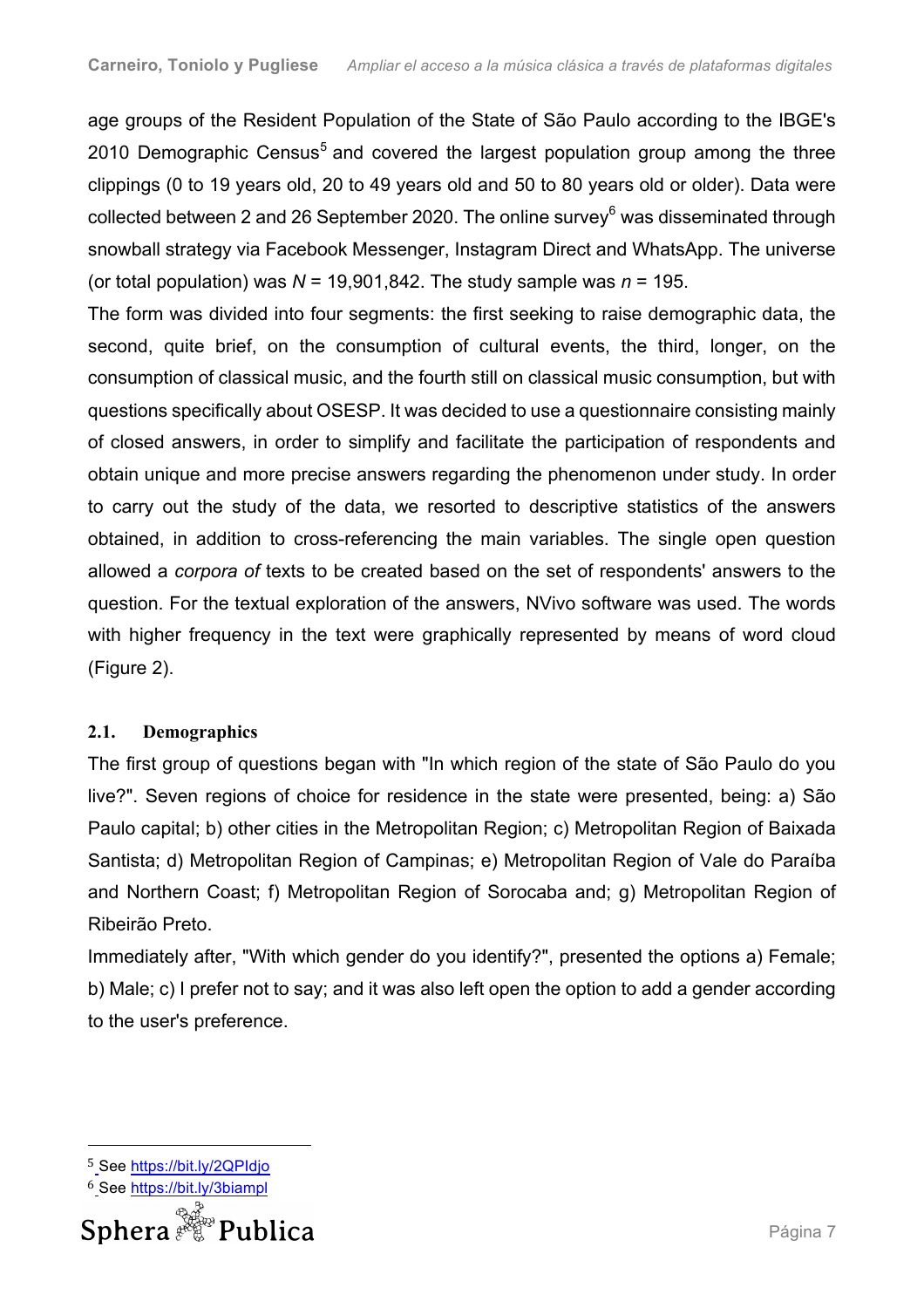Next, the question was asked "What is your age range?". The options were grouped into a) 20 to 24 years; b) 25 to 29 years; c) 30 to 34 years; d) 35 to 39 years; e) 40 to 44 years; and f) 45 to 49 years.

In "What is your gross personal monthly income?", the answers were segmented between: a) up to R\$ 1,045.00 (the equivalent of a Brazilian minimum wage in September 2020); b) from R\$ 1,045.01 to R\$ 2,999.99; c) from R\$ 3,000.00 to R\$ 5,999.99; d) from R\$ 6,000.00 to R\$ 9,999.99; e) from R\$ 10,000.00 to R\$ 19,999.99; and f) above R\$ 20,000.00.

With regard to "What is your education?", the options were a) Incomplete primary education; b) Complete primary education; c) Complete secondary education; d) Complete higher education; e) Complete post-graduate education; f) Complete master's degree; g) Complete doctorate and; h) Complete post-doctorate.

In all the demographic questions, only one answer option could be marked.

## **2.2. Access to cultural events**

After the demographic information, two questions were inserted with the objective of understanding generically how the sample related to the theme of this work. The first was "Do you usually attend cultural events? Which ones?", and the answers offered were a) Shows / musical presentations; b) Theatre / dance; c) Cinema; Museums / art exhibitions; d) Literary soirees; e) I do not usually attend cultural events; and f) Others, with an open area to add types of events not mentioned.

The second question was "Do you use the internet to find out about cultural events (concerts, exhibitions, film screenings, etc)? Where do you do this?". The options presented were a) Sites about culture or cultural institutions; b) Social networks (Facebook, Instagram, LinkedIn, Twitter, WhatsApp, etc); c) Mobile phone applications about culture or cultural institutions; d) Newsletters / emails about culture or cultural institutions; e) I do not use the internet to inform myself about cultural events and; f) Others, with an open area to add digital tools not mentioned.

In both questions it was possible to tick more than one answer.

# **2.3 Classical music consumption**

The third segment of questions concerned the consumption of classical music, with six questions. It began with "Have you ever attended in person a classical music concert or any orchestra performance?" and "Have you ever watched virtually (*lives*, videos on websites and social networks, etc.) a classical music concert or any orchestra performance?", and

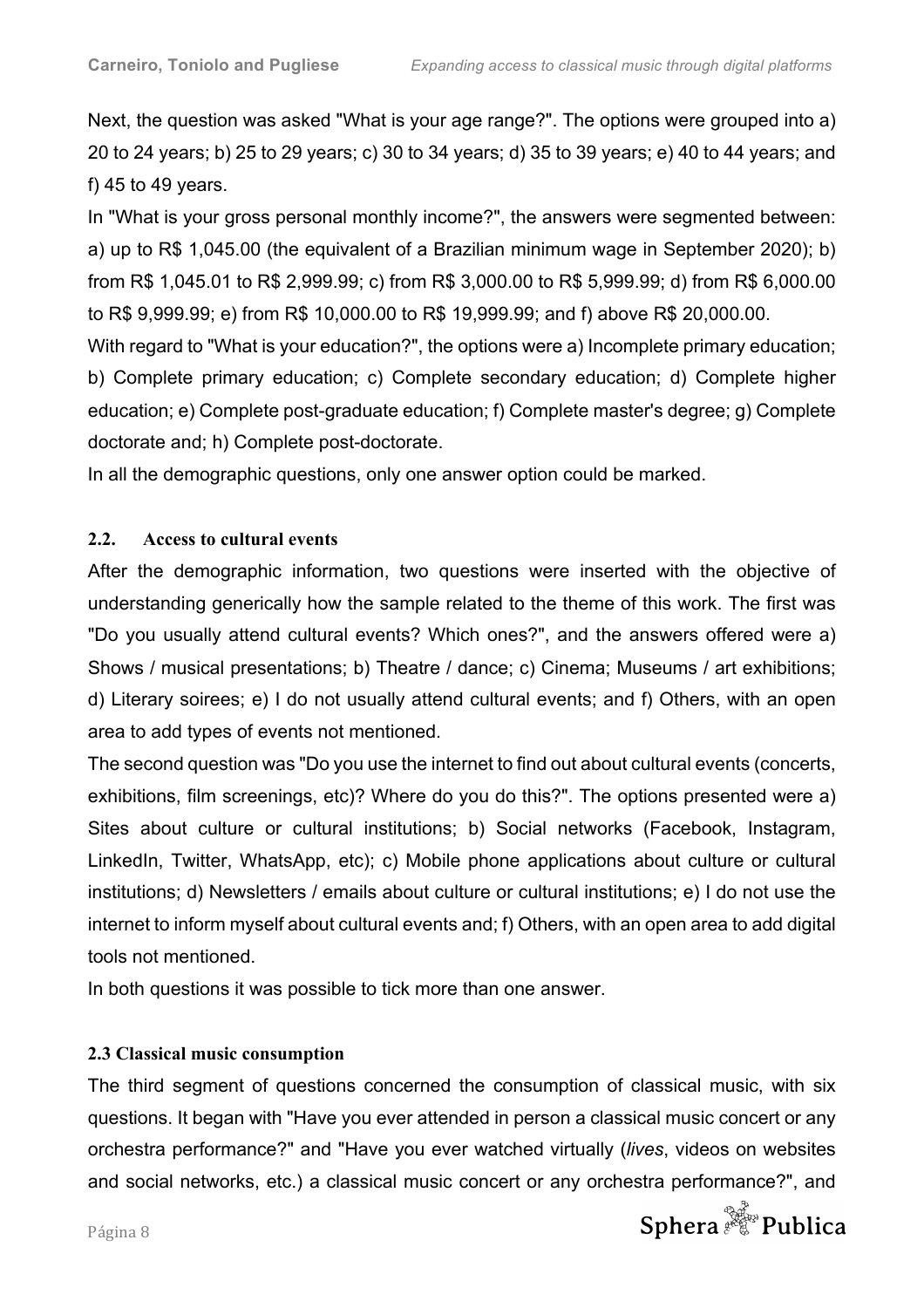the answer options were only a) Yes or b) No. In both questions, it was only possible to mark one answer.

Next, the question "Do you follow the profile of any orchestra on social networks? On which network?" offered the options a) Facebook; b) Instagram; c) Twitter; d) YouTube; e) I do not follow orchestra profiles on social networks and; f) Other, with an open area to add alternative social networks or other variations of response. It was possible to tick more than one answer.

The other three questions in this group were positioned at the end of the questionnaire, after the questions about OSESP (next group of questions to be addressed). The first was "Consider the attributes below and mark the ones you relate to classical music.", and the options offered were a) Accessible; b) Antiquated; c) Current; d) Democratic; e) Distant from my reality; f) Elitist; g) Boring; h) Inaccessible; i) Interesting; j) Close to my reality; and k) Other, with an open area so that unmentioned attributes could be added. Users could tick more than one answer. It is important to note here that the attributes offered always contained a direct antonym (Accessible *versus* Unaccessible; Current *versus* Antiquated; Democratic *versus* Elitist; Close to my reality *versus* Far from my reality; Interesting *versus*  Boring), to avoid there being more positive or negative options and thus prevent any biased character. In the sequence, the question "Do you believe that digital channels, such as social networks, websites and apps, make classical music more accessible to the public?" was asked, with the only options being a) Yes or b) No, and the possibility of ticking only one. Finally, users were encouraged to freely express their opinions with the question "Could you justify your answer above (previous)?".

## **2.4 Classical music consumption: OSESP**

The last segment of the questionnaire concerned specifically OSESP, also with six questions. The first sought to understand the level of public knowledge on the institution, with the question "Have you ever heard of OSESP - Orquestra Sinfônica do Estado de São Paulo?", and the response options were a) Yes and b) No, with the possibility of marking only one answer. The three questions that followed were similar to the previous group, but focused on the Orchestra: "Have you ever attended in person any OSESP performance?" and "Have you ever watched virtually (*lives*, videos on websites and social networks, etc.) any OSESP performance?"also with options a) Yes and b) No, and the possibility of marking only one of them, and "Do you follow any OSESP social network?", with the options a) Facebook; b) Instagram; c) Twitter; d) YouTube (these four being the only social networks

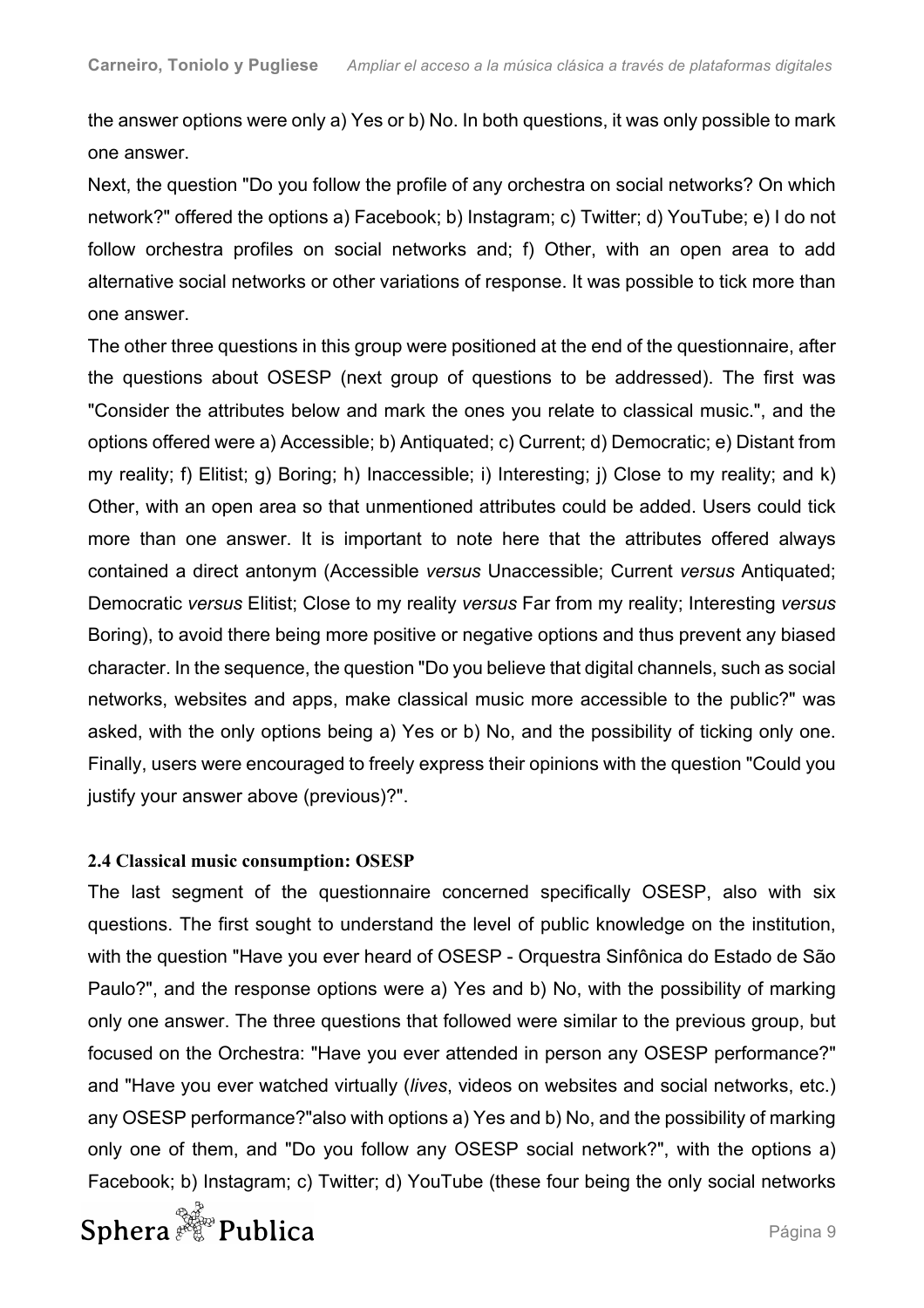in which the orchestra is present) and; e) I do not follow OSESP's profile on social networks. It was possible to mark more than one answer. Finally, "Have you ever accessed the OSESP website?", with the options a) Yes and b) No, and "Do you know the OSESP mobile app?", with the alternatives a) Yes, I have used it; b) Yes, but I have never used it; and c) I don't know it. These last two questions, in which it was possible to mark only one answer each, sought to understand the effectiveness of these two platforms used by the institution.

# **3. Results and Discussion**

# **3.1 Demographics**

Among those questioned, 67.69% live in São Paulo capital, thus constituting the largest demographic group. The second most represented region, with 26.66%, was other locations in the São Paulo Metropolitan Region, followed by 3.58% from the Campinas Metropolitan Region, 1.02% from the Baixada Santista Metropolitan Region, 0.51% from the Vale do Paraíba and Litoral Norte Metropolitan Region and a further 0.51% from the Ribeirão Preto Metropolitan Region. No respondents were from the Sorocaba Metropolitan Region.

The analyzed group is composed mostly by people who identify themselves with the female gender (63.07%). Only one person (*n* = 1) spontaneously identified with the fluid gender, representing 0.51%, and the others (36.41%) with the male gender.

The most frequent age group is 30 to 34 years old, with 33.33%. Then, 29.23% are between 35 and 39 years old, 17.94% from 25 to 29 years old, 10.25% from 20 to 24 years old, 5.12% from 40 to 45 years old and 4.10% from 45 to 49 years old.

In relation to the gross personal monthly income, the majority (29.23%) stated that they receive between R\$ 6,000.00 and R\$ 9,999.99. Next, with the same number of people representing 22.05% each, were the groups receiving between R\$3,000.00 and R\$5,999.99 and between R\$10,000.00 and R\$19,999.99. Then, 14.35% receive between R\$1,045.00 and R\$2,999.99; 7.69% receive more than R\$20,000.00 per month and 4.61% have a salary of up to R\$1,045.00 per month.

The most representative group in the question on education was the completed postgraduation (45.64%), followed by completed higher education (37.43%). Next, 10.25% reported having completed Secondary Education, 4.10% have a Master's degree, and, with two respondents each (*n* = 2), 1.02% have a Doctoral degree and 1.02% a Postdoctoral degree. No person  $(n = 0)$  claimed to have only incomplete elementary education.

In Figure 1 it is possible to visualise the standard *persona* identified by the research.

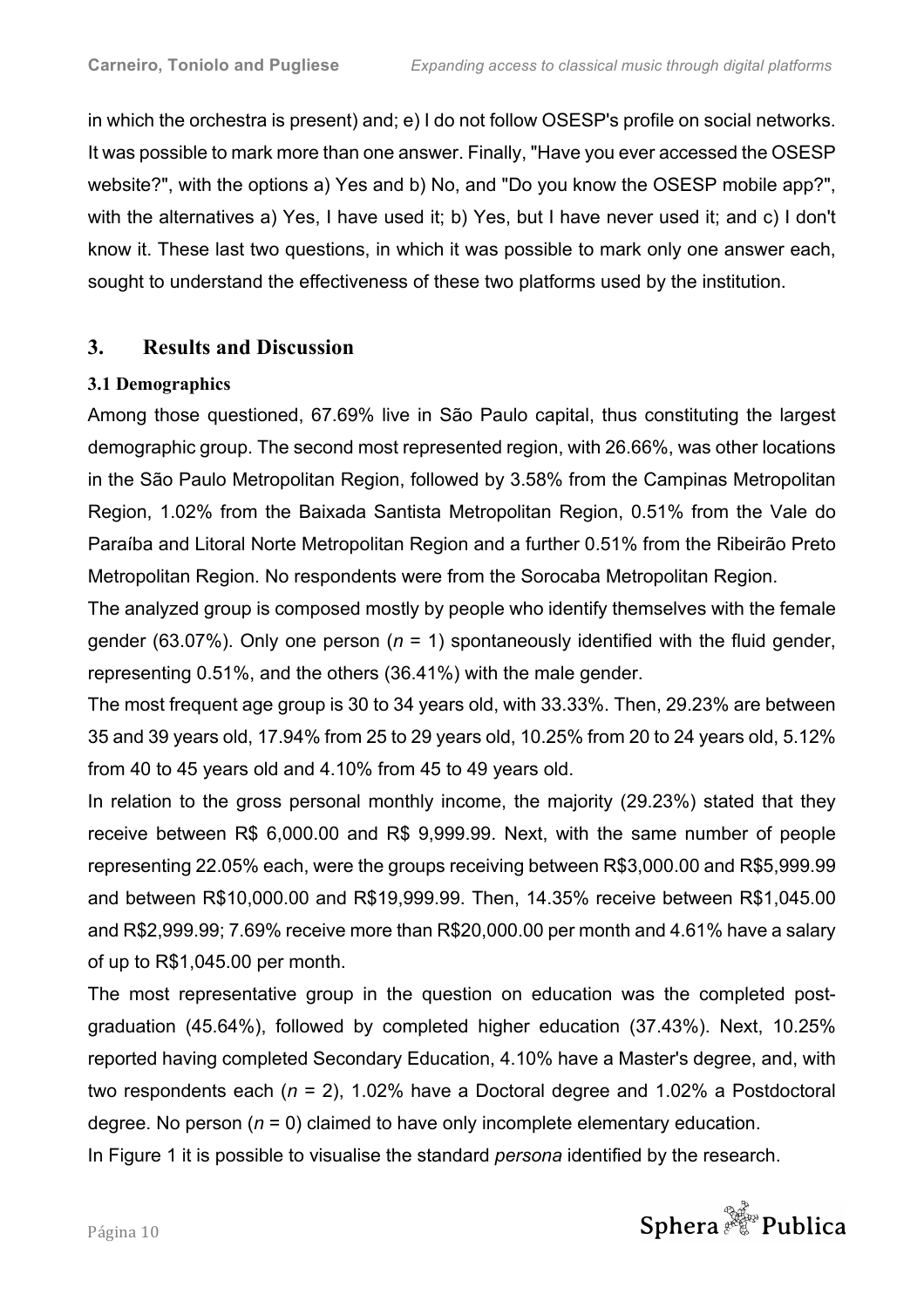

Figure 1. Personification of respondents

## **3.2 Access to cultural events**

When questioning users if they attend cultural events and what type of event, the answers, in order of volume, were Cinema (87.17%), Shows / musical presentations (83.07%), Museums / art exhibitions (53.84%), Theatre / dance (48.20%), Literary soirees (6.66%), and 4.10% stated they do not attend cultural events. As the question allowed the addition of new options, 1.02% included Gastronomy Fairs, 1.02% *Geek* Events / Games and Pop Culture Fair, 0.51% Festivals and 0.51% Exhibitions and dialogues / lectures (Graph 1). Considering the high volume of people that claimed to attend musical events, it is assumed that classical music may be part of the interviewees' interest; however, one of the limitations of the questionnaire concerns precisely the lack of depth of questions on which musical genres are the most attended.

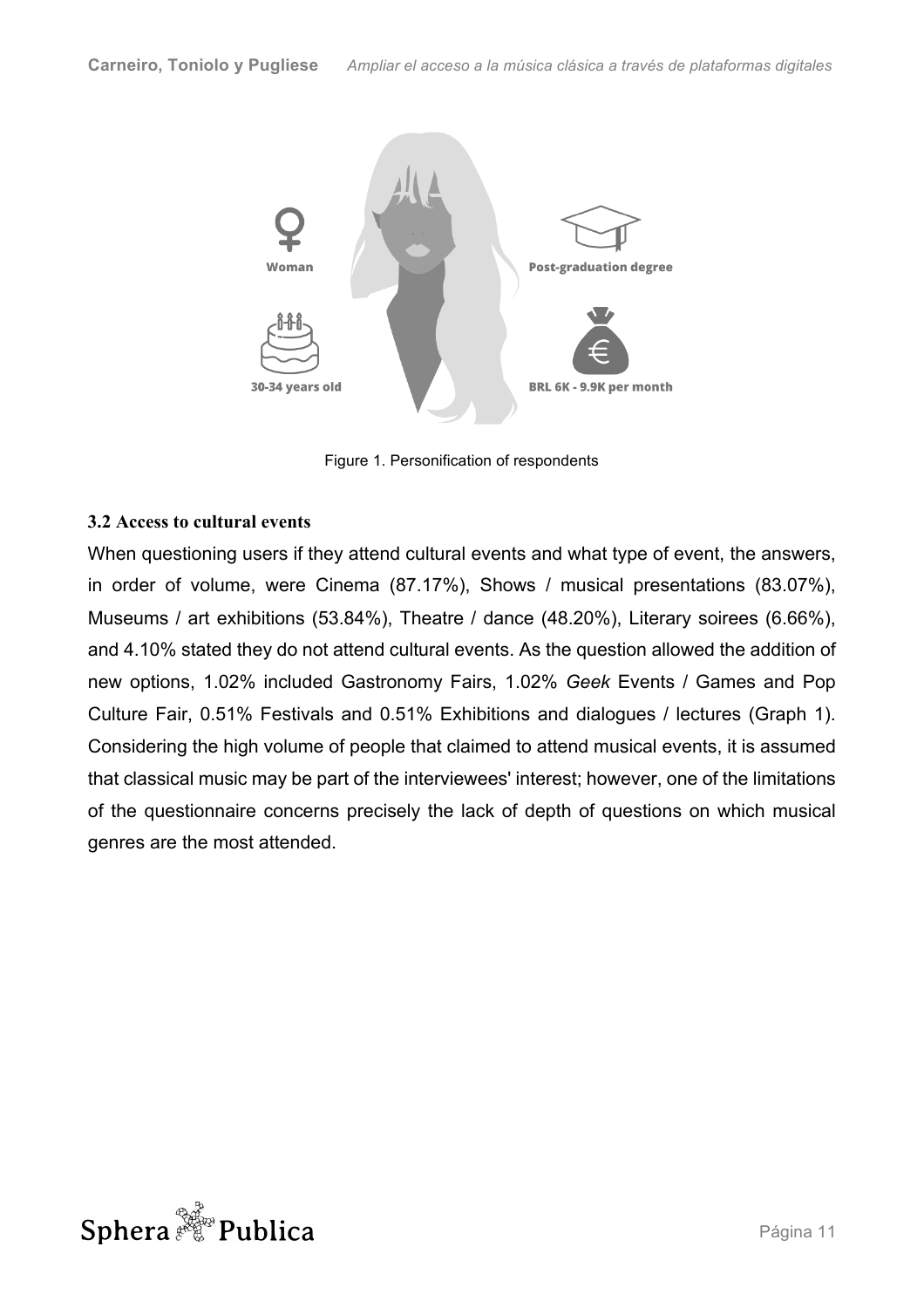

Access to cultural events: event type

Graph 1. Access to cultural events by type of event

Regarding the use of the Internet as a source of information on cultural events (Graph 2), the majority (92.82%) stated that they use social networks. Next, 61.53% access websites on culture or cultural institutions, 21.02% access newsletters / emails on culture or cultural institutions, 20.51% access mobile phone applications on culture or cultural institutions and 3.07% do not use the Internet to obtain information on cultural events. As for the added answers, 1.53% included "friends, family and acquaintances". According to Jorge and Ribeiro (2020), social networks cover a large part of the public and thus become an excellent tool to reach them. Such results allow us to assess that digital communication channels are already widely used to connect the population to cultural events. However, a deeper questionnaire would allow us to understand if social networks and websites are also the main source of information when we approach classical music.

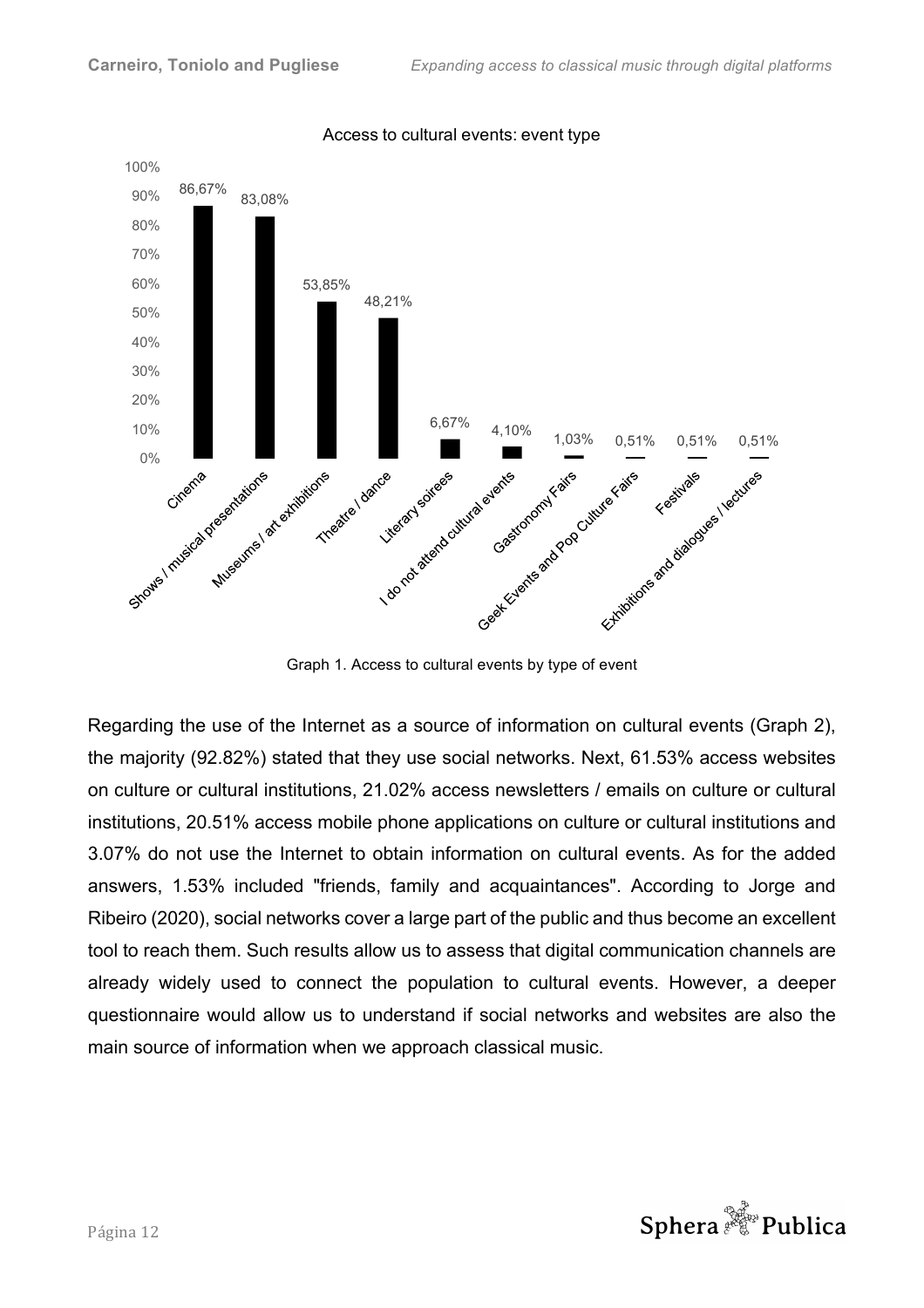

Access to cultural events: information source

Graph 2. Access to cultural events by information source

#### **3.3 Classical music consumption**

In the six questions referring to classical music consumption, 70.25% stated they had already attended classical music concerts or orchestra performances in person, while only 29.74% had already attended virtually through *lives* or recorded videos (Graph 3). Therefore, we conclude that digital platforms still have a long way to go to match their reach to that of in-person classical music presentations.

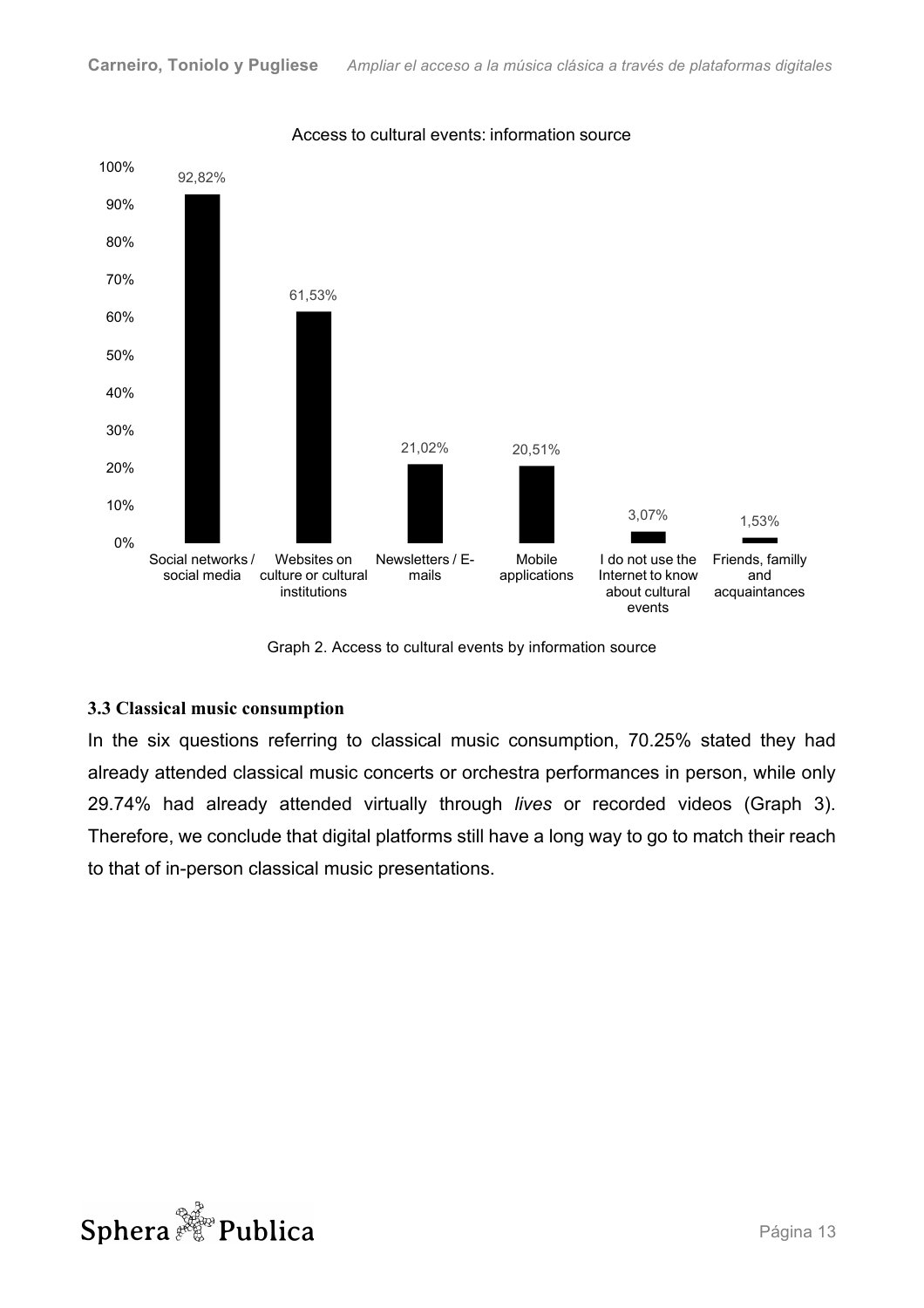

Classical music consumption by environment

Graph 3. Classical music consumption by environment

Regarding the monitoring of orchestra profiles by users on social networks (Figure 5), the majority (82.05%) reported not following any orchestra profiles. Already 12.82% of respondents do it by Instagram, 7.69% by Facebook, 5.12% by YouTube and only one person (0.51%) by Twitter. Of the totality of respondents, one person (*n* = 1), or 0.51%, claimed to have no social networks. Further studies can delve into the question to understand the reason for this low rate of followers on social networks of classical music, since more than 92% of people claim to use these tools to inform themselves about cultural events.

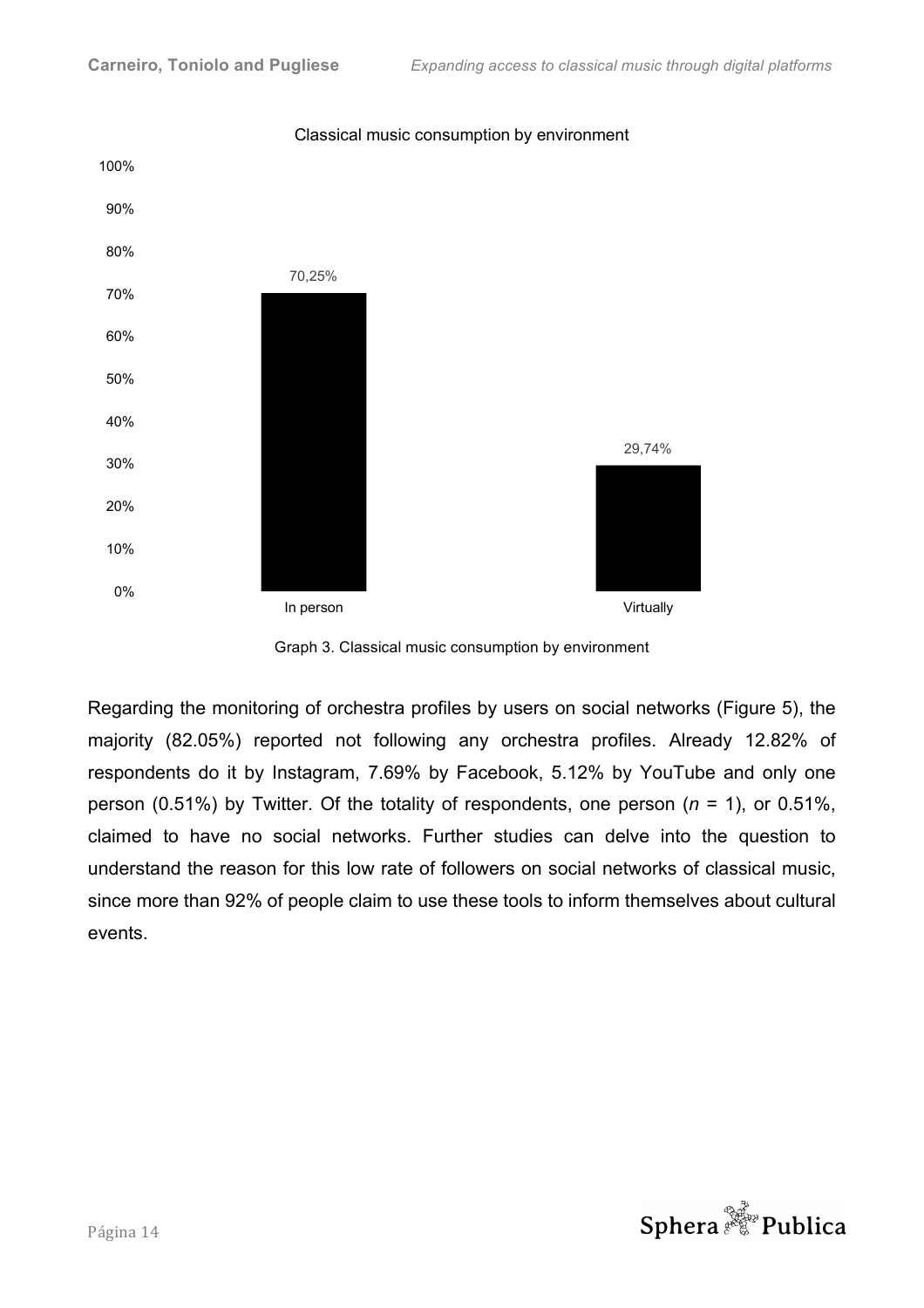

Classical music consumption on social networks

Graph 4. Classical music consumption on social networks

Regarding the attributes that users associate with classical music (Graph 5), the one that appeared most frequently was "interesting", with 73.84%. Next, the most expressive were "elitist" (44.61%), "accessible" (30.21%), "far from my reality" (27.17%), "close to my reality" and "democratic" with 14.35% each. "Current" (13.84%), "boring" (8.71%), "inaccessible" (7.69%) and "old fashioned" (6.15%) completed the totality of options offered by the questionnaire.

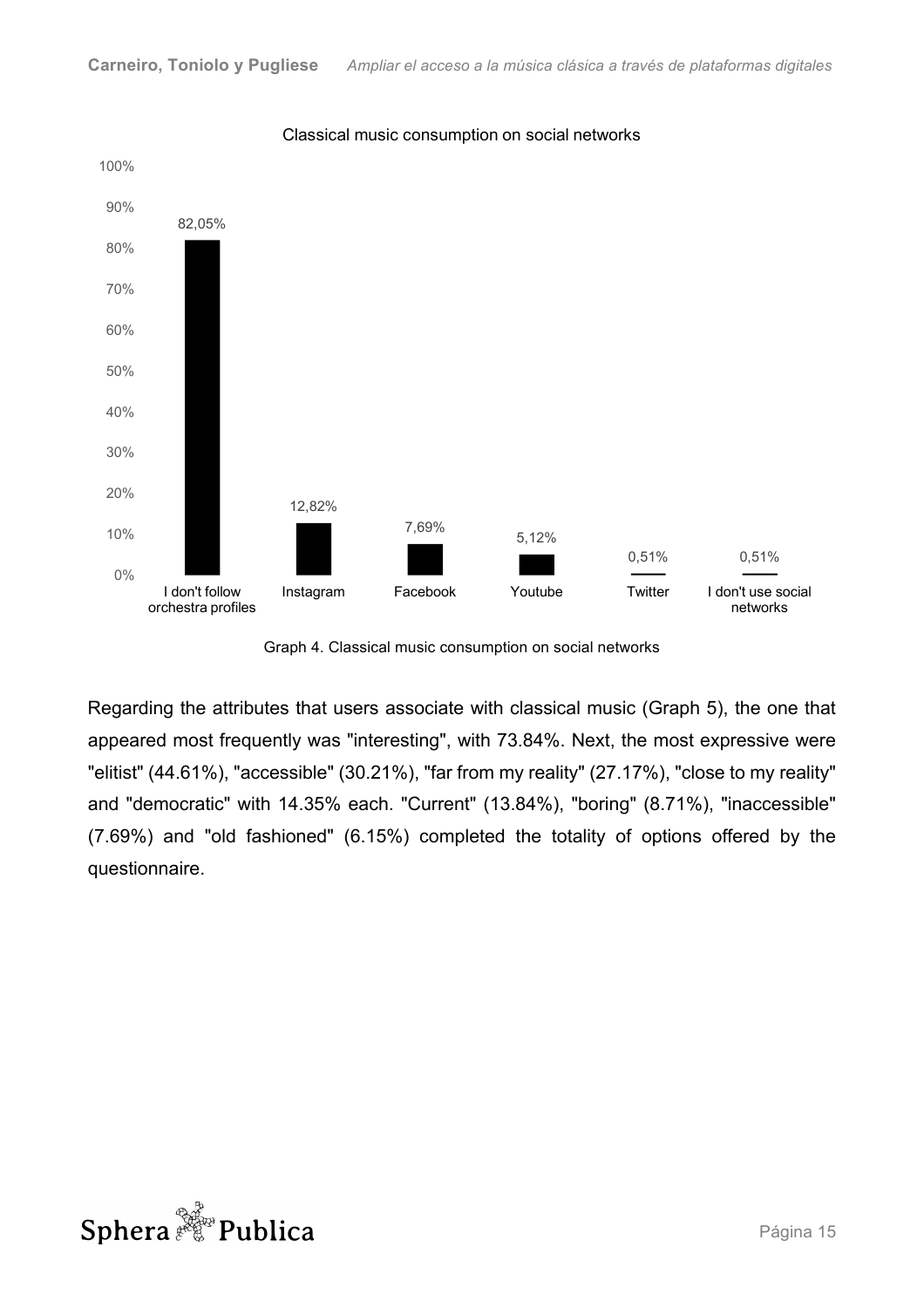

#### Attributes of classical music

Graph 5. Attributes of classical music

It is also interesting to note the answers spontaneously added by users. The terms "relaxing" or "soothing/calm" were added four times (*n* = 4), representing 2.05% of the sample, and 1.02% stated that this type of music has "little dissemination" or is "not widespread in Brazil. The adjectives "chic" and "refined" appeared twice (*n* = 2), representing 1.02%. Other terms associated with classical music were "exciting" and "complexity", and there was also one user who informed that classical music reminds him of "childhood memories", each representing 0.51% of the sample. With these results, it is assumed that the perception of respondents about the "distant" and "elitist" character of classical music is not unanimous. Most people (95.89%) stated that they believe digital channels make classical music more accessible to the public, while 4.10% believe that the internet does not broaden this access (Chart 6). With this response, it is possible to reach the conclusion regarding the survey's OG: São Paulo residents aged between 20 and 49 years perceive that digital platforms broaden access to classical music. However, it is important to note that despite the number of positive responses being so high, only 29.74% have ever attended concerts virtually, and less than 18% claim to follow orchestras on social networks, a quite contradictory result. To investigate more precisely this discrepancy, it would be necessary to deepen the research

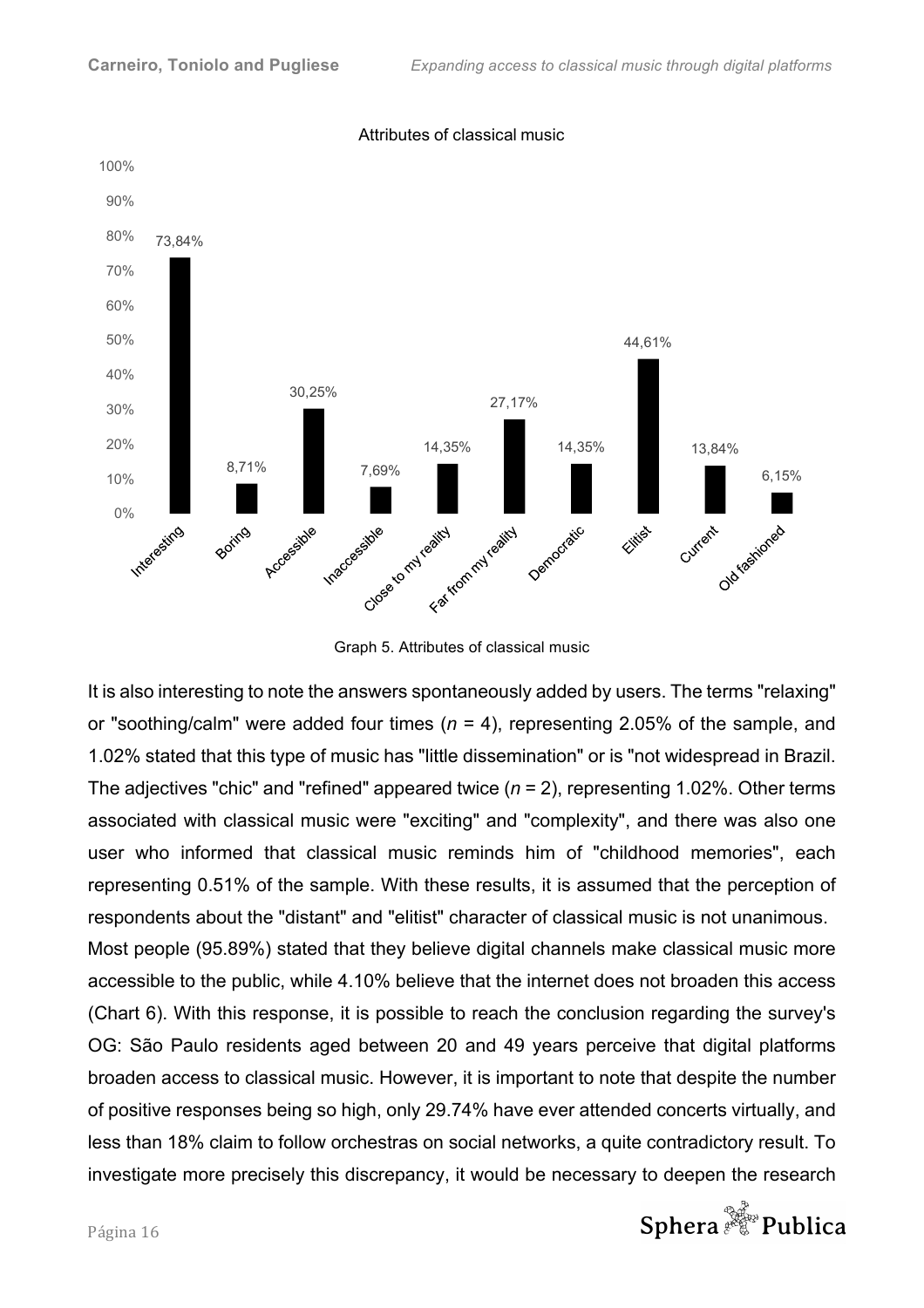in order to understand the reasons. One hypothesis is that the content made available by orchestras is not thought of in a strategic and appropriate manner to digital platforms. According to Kotler et al. (2017), still today many marketers view connectivity as a mere technology tool, and the few who take a broader view are able to realize its strategic importance (2017). Another hypothesis is that the elitist character of classical music, seen as a serious genre, disconnected from contemporary reality and practiced by few and for few (Ferreira, 2017), is reproduced in the digital communication of orchestras.



Graph 6. Perception on the use of digital platforms as tools to access classical music

The last question of the questionnaire asked respondents to justify the reasons why they believe or not that digital channels make classical music more accessible to the public, and the response rate was 70.76%. The top 12 words result, which brought fewer insight*s* than expected, can be visualised below in Word Cloud format (Figure 2).

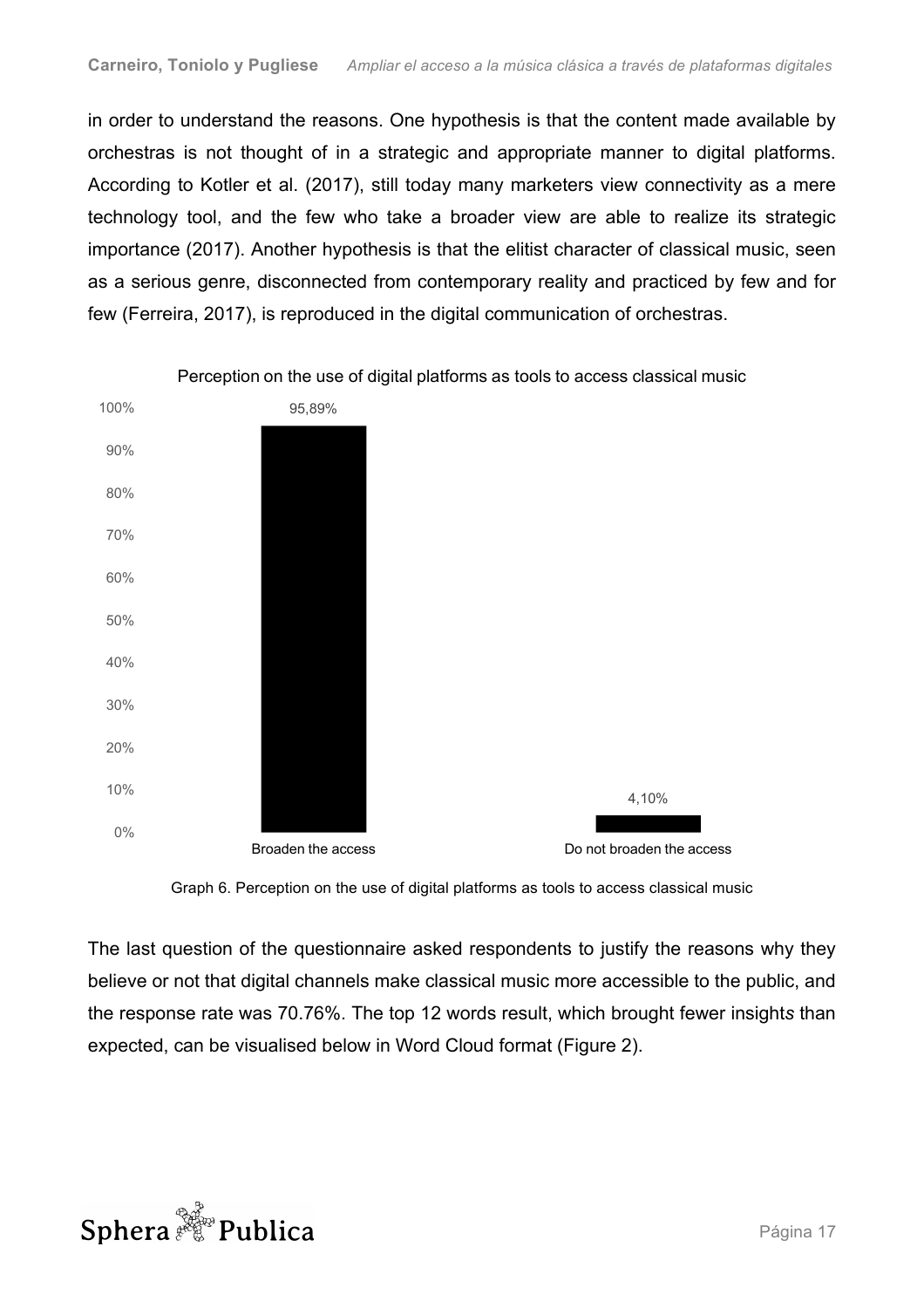

Figure 2. Word cloud (top 12 words)

A detailed analysis of all the justifications was also carried out in order to understand the most frequently cited reasons. Among the content of the descriptive answers submitted, two stood out. A part of the sample cited that because there is no cost to attend a concert online, these tools make classical music more accessible. The other argument used was the dispensability of travel to attend an orchestral performance made possible by digital platforms. To illustrate these arguments, three representative responses were selected.

# *Phrase 11*

Respondent number 11 used as a justification for the democratisation of classical music through digital platforms the fact that the social habits created around these shows, such as the need for a certain type of dress, the price of tickets and the commute to a theatre, do not exist in the virtual experience.

## *Phrase 25*

In answer number 25, the argument used was that, even with initiatives such as that of the Theatro Municipal de São Paulo to make part of the tickets available at popular prices, a large part of the inhabitants cannot afford them.

## *Phrase 109*

Finally, respondent number 109 raised, in addition to the points mentioned in previous answers, that through digital channels it is possible to access content made available by theatres and *opera houses* around the world, without the need to be physically present in these countries. These opinions reinforce the notion that the internet has put an end to

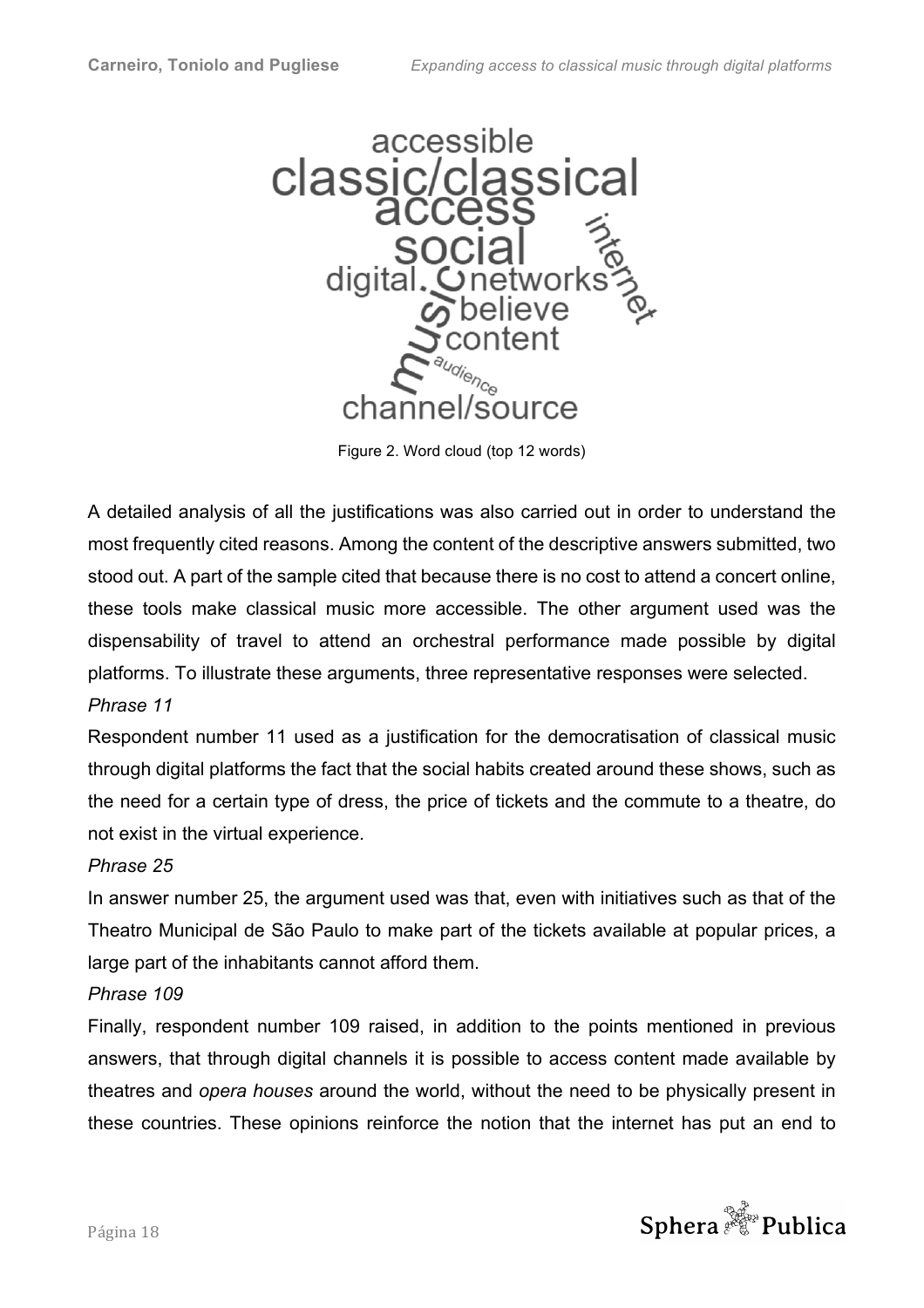physical distances and made internet content available to the entire world, simultaneously (Bauman, 2012).

### **3.4 Classical music consumption: OSESP**

Most of those questioned claimed to know OSESP (83.07%), which demonstrates the orchestra's relevance in São Paulo. However, only 35.89% had ever attended an exhibition of the institution in person and an even smaller number (8.20%) had attended it virtually (Graph 7). Compared to users who stated they had already attended the performance of other orchestras in person (70.25%) and virtually (29.74%), one notices OSESP's low reach not only in digital channels, but also in physical environments. We resume here a concept of Kotler, Kartajaya and Setiawan (2017), which reinforces that after institutions define what they will offer to the public (product and price), it is necessary to understand how this product will be offered, i.e., which will be the points of sale and promotion (in the sense of disclosure), with the purpose of making it available and more accessible to the consumer public.



Graph 7. Classical music consumption by environment: OSESP

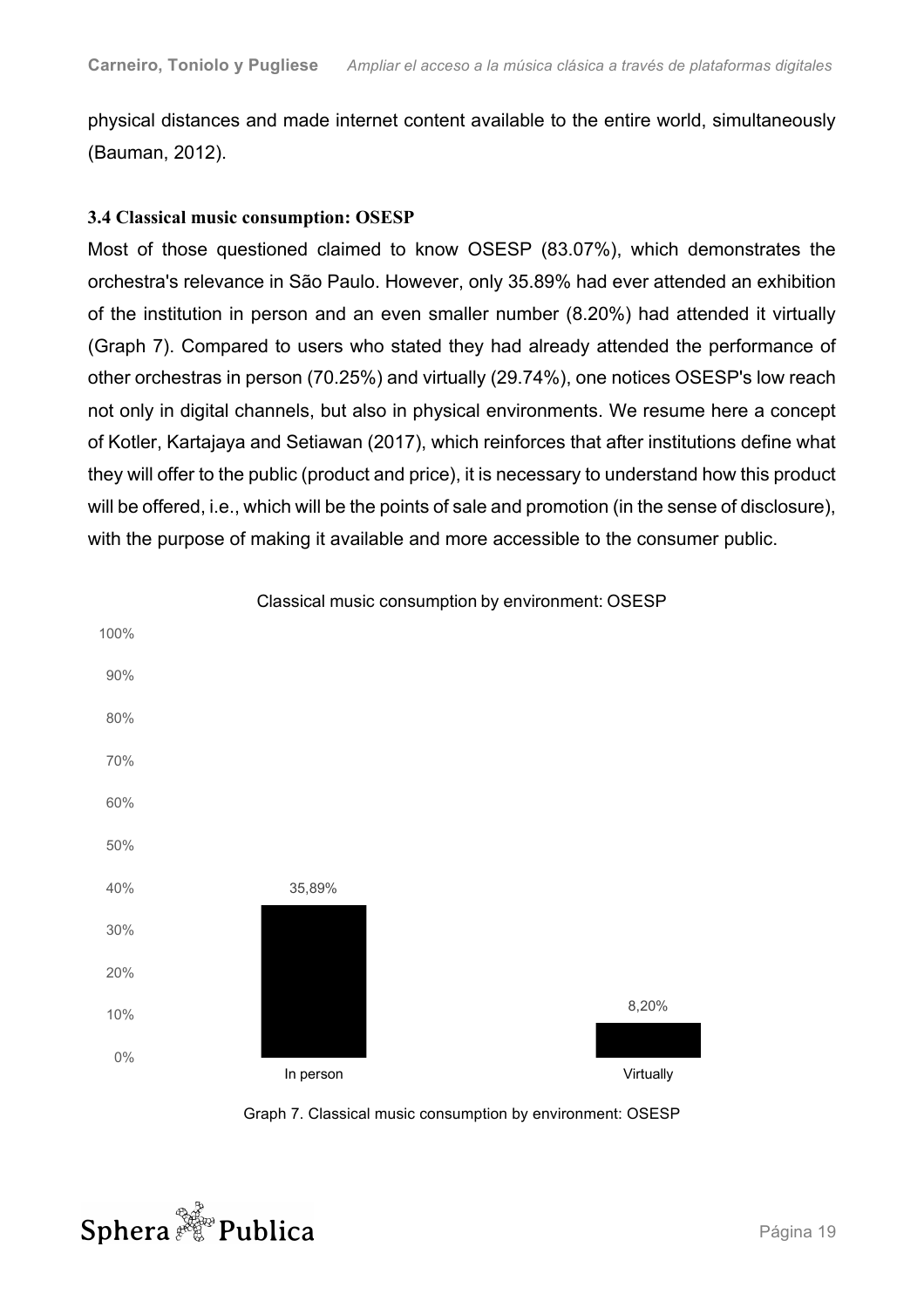Of the questioned users, 92.30% do not follow OSESP profiles on social networks. Only 5.64% follow the orchestra's profile on Instagram, 2.05% on Facebook, 1.02% on YouTube and only one person (*n* = 1 or 0.51%) on Twitter (Graph 8). This shows that OSESP has a wide and still little explored performance space on social networks.



Music consumption on social networks: OSESP

Graph 8. Music consumption on social networks: OSESP

Finally, only 20.51% of the respondents have accessed the OSESP website, and only four people (*n* = 4), representing 2.05%, know and use the OSESP mobile app (Graph 9).

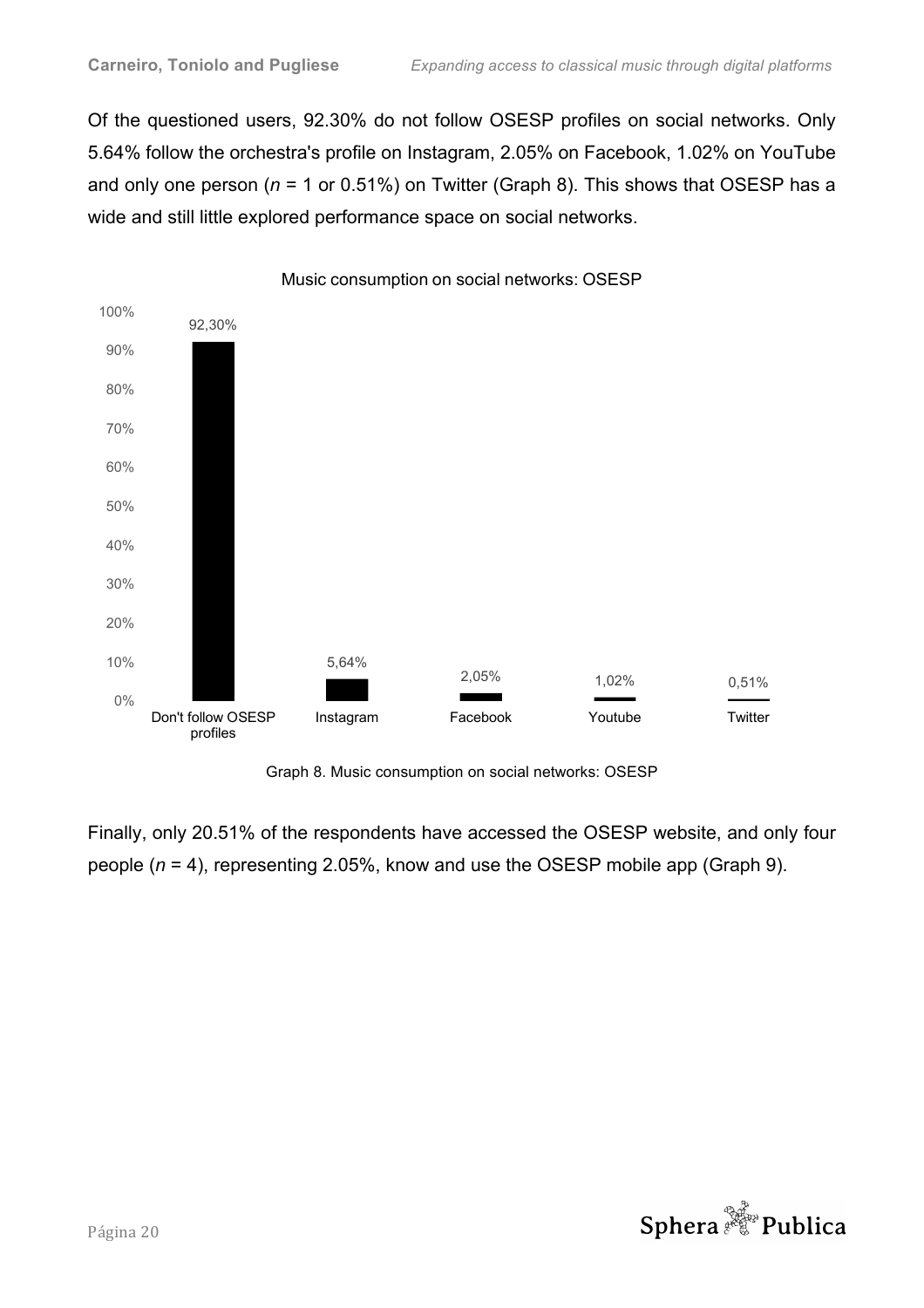

#### Website and application consumption: OSESP

Graph 9. Website and application consumption: OSESP

#### **3.5 Consumption of classical music in person** *versus* **digital environments**

In order to deepen the analysis, we sought to cross check data between the consumption of classical music in person *versus* on digital platforms. Among the sample (*N* = 195), 29.74% had never attended a concert in person (Graph 10). Of these, 29.31% have already attended a concert virtually. Only 3.44% of those who have never attended a concert physically, equivalent to two people (*n* = 2), follow any orchestra social network, both of them on YouTube, considered by Jenkins (2009) as the ground zero in the rupture of the media domination by mass media. Therefore, in relation to OE1, it can be stated that communication via digital platforms contributes, even if timidly, to reach an audience that does not frequent concert halls.

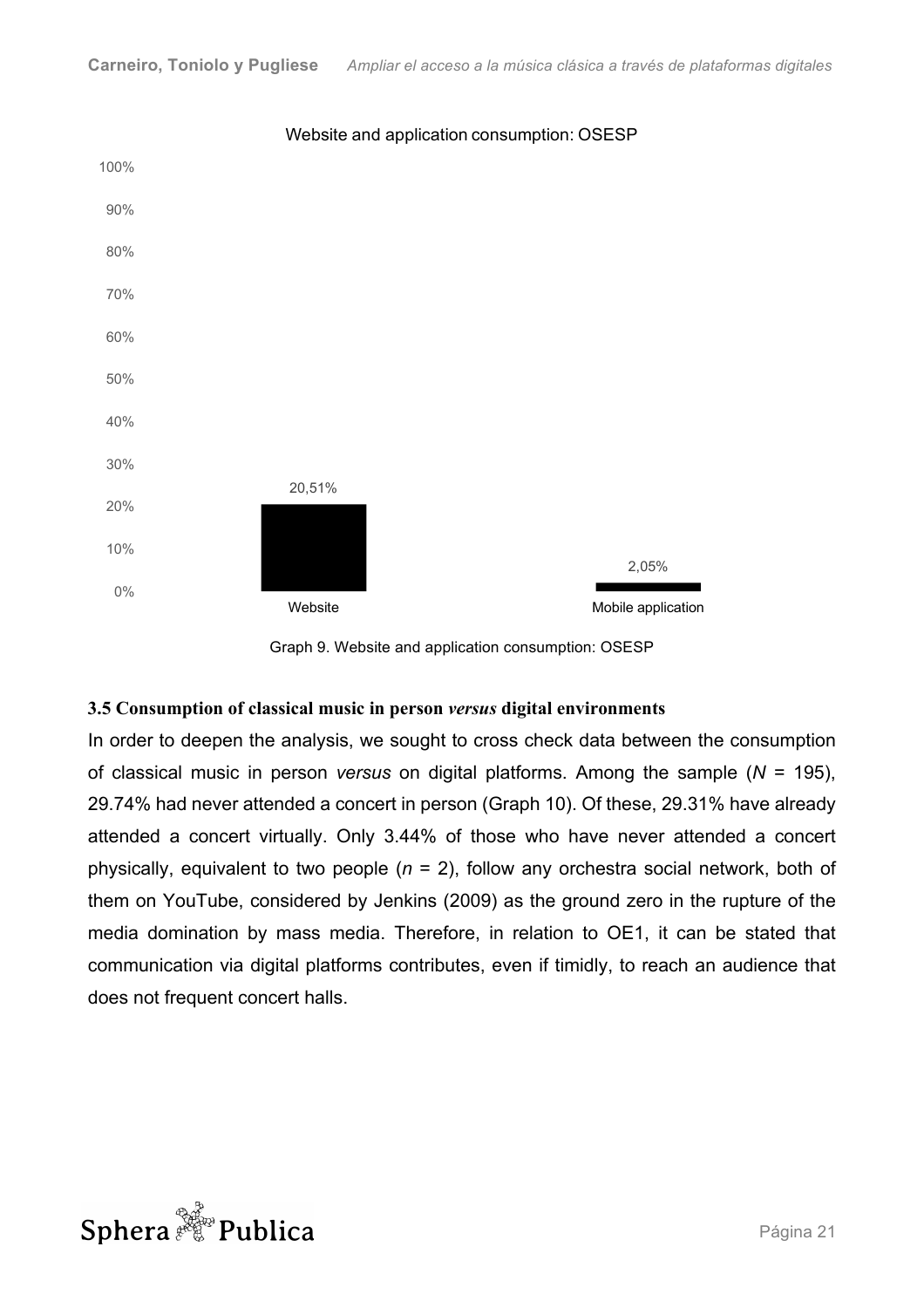

People who have never attended a concert in person



Of the 195 respondents, 70.25% have attended a concert in person. Of these, 29.92% have also attended virtual concerts and 23.35% follow some orchestra social network (Graph 11). The most followed network is Instagram, followed by Facebook and YouTube. Thus, in relation to the OE2, it is possible to state that communication via digital platforms reinforces, although also in a very moderate way, the classical music consumption by concert goers.



#### Graph 11: People who have already attended a concert in person

It draws attention to the fact that consumption rates of classical music in digital environments are so similar among respondents who have attended and those who have never attended a concert in person. Such similarity suggests little relationship between classical music consumption in physical and virtual environments.

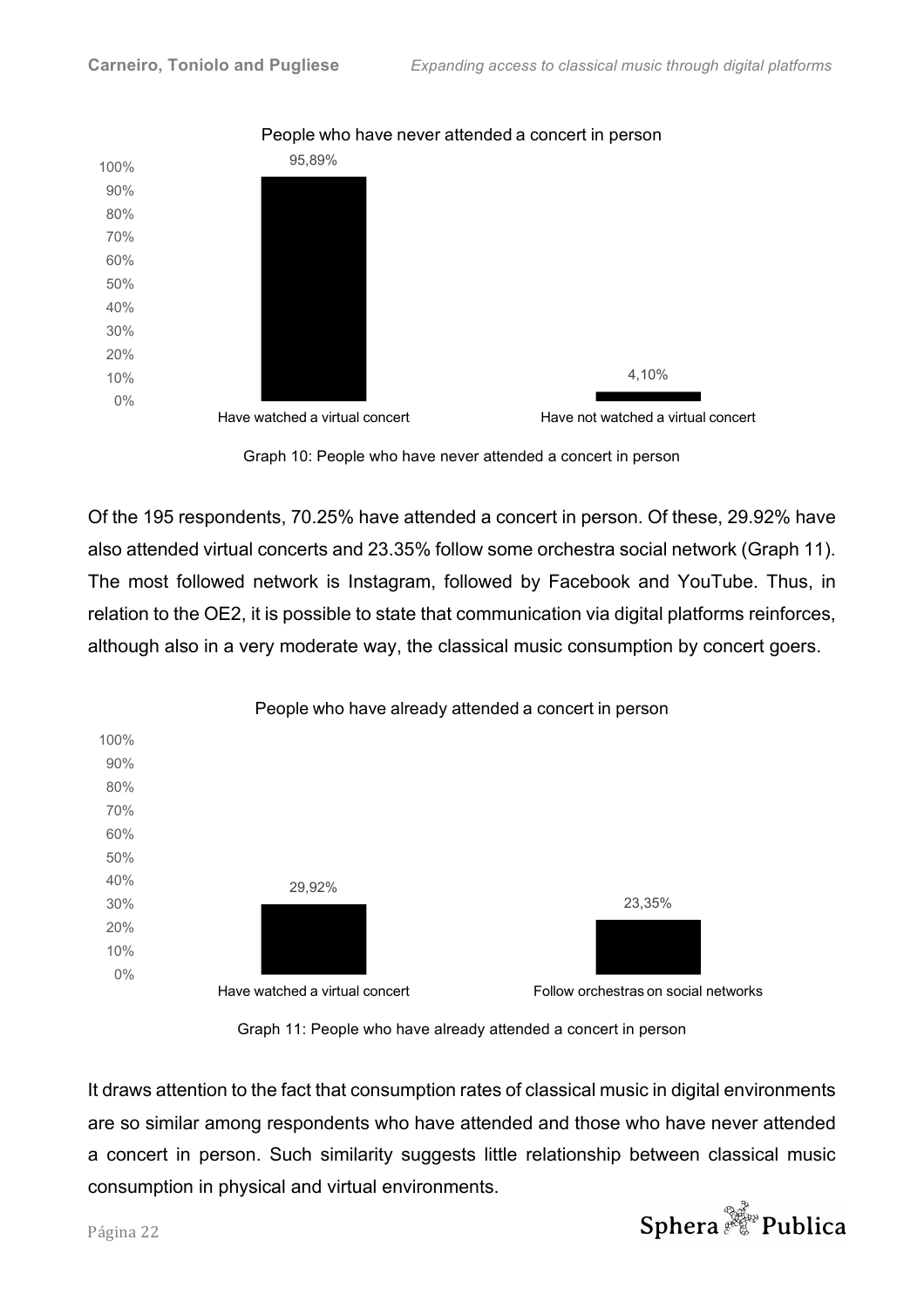### **3.6 Consumption of OSESP content in person** *versus* **digital environments**

Of the people who answered the questionnaire (*N* = 195), 35.89% have attended an OSESP concert in person. Of those who have attended in person, only 7.14% have also watched a digital presentation of OSESP, 20% said they follow the social networks of OSESP (and 14.28% do so on Instagram), 45.71% have accessed the OSESP website and 5.71% use or have used the application for mobile devices of the Orchestra (Graph 12). These results show the low reach of OSESP's digital communication platforms.



People who have attended OSESP in person

Graph 12: People who have attended OSESP in person

Among the respondents, 64.10% have never attended OSESP in person. Of this number, 8.8% have already attended a virtual OSESP performance, 0.8% follow the Orchestra's profile on Instagram (*n* = 1), 6.40% have already accessed the OSESP website and no person (*n* = 0) knows the Orchestra's app for mobile devices (Graph 13). In this case, it is also interesting to note that the percentage of people who have attended a virtual OSESP concert is higher among the group that has never attended a live performance of the Orchestra than among the group that has attended OSESP in person.

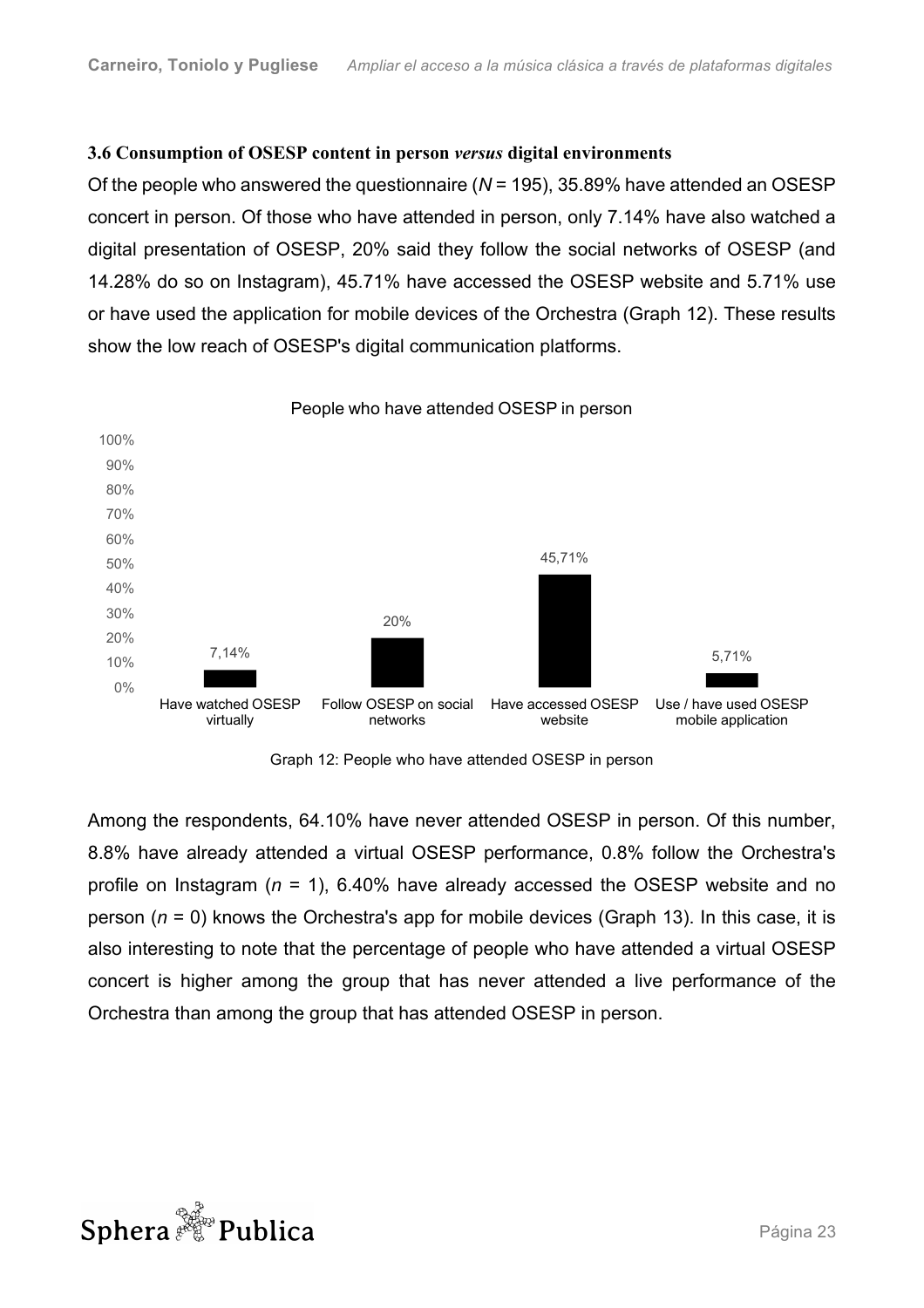

#### People who have never attended OSESP in person



Therefore, in relation to OE3, it is possible to state that OSESP's work on digital platforms has a very low reach among people who are not frequenters of its concerts in Sala São Paulo or other venues.

# **4. Conclusion**

This study confirms that, in a general but timid manner, digital platforms make classical music more accessible, and also that the surveyed audience, i.e., the sample of São Paulo residents aged between 20 and 49, believes that digital platforms broaden access to classical music, thus confirming H1 and H2.

It can be stated, however, that the orchestra's digital communication contributes, even if in an embryonic way, to the virtual consumption of classical music by people who do not attend concert halls or other performances in person, which rejects H3. Regarding the audience that already consumes classical music in physical environments, it is concluded, with this analysis, that such consumption is reinforced, also timidly, by the use of digital platforms, thus confirming H4.

As for H5, also confirmed, it can be stated that the influence that OSESP's digital platforms exert on an audience that does not accompany it in face-to-face performances is basically inexpressive, offering the São Paulo State Symphony Orchestra ample space for the evolution of its digital content and consequent possible expansion of its audience.